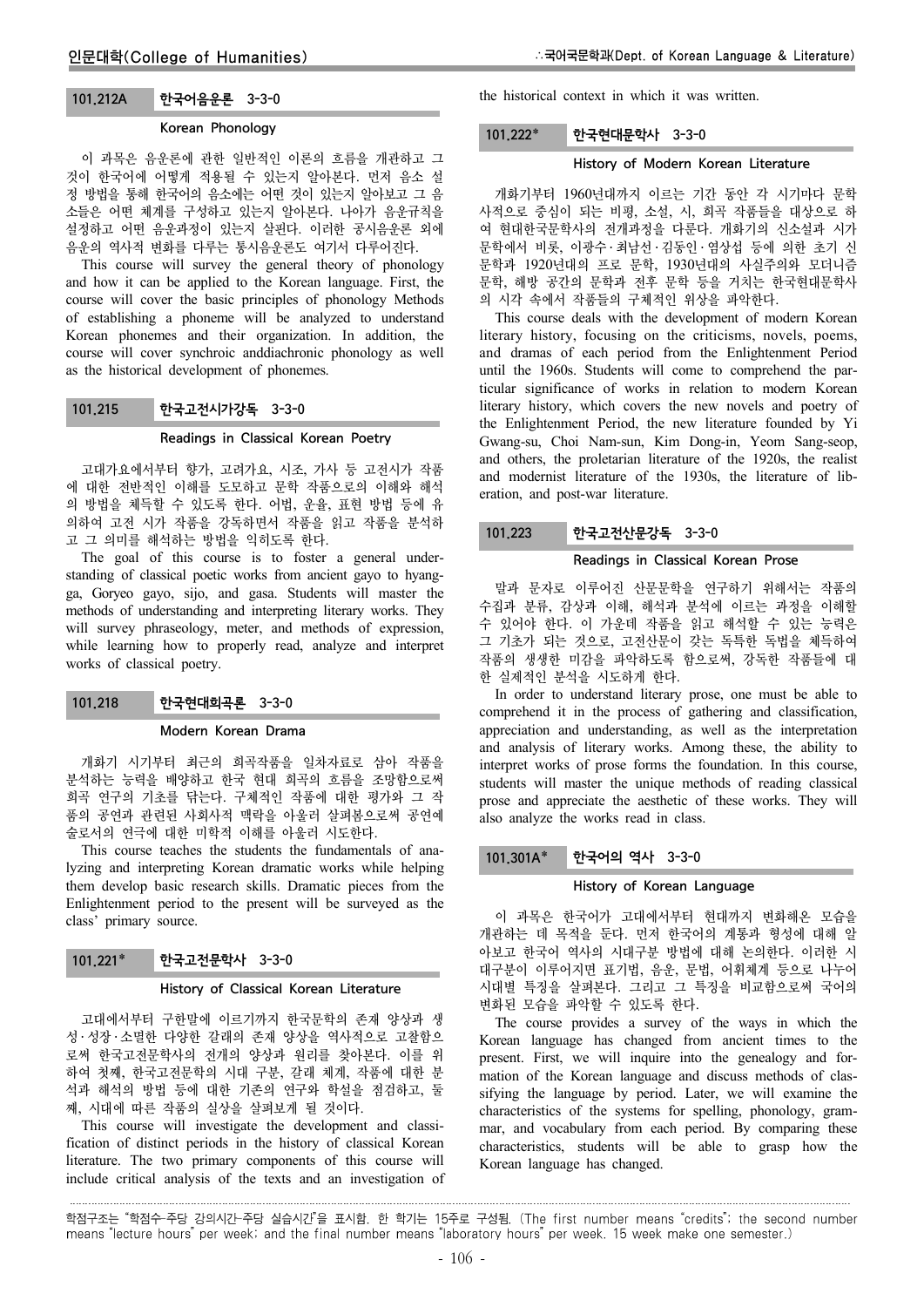#### Studies in Korean Grammar

한국어 문법론은 한국어 음운론과 함께 우리말의 구조를 다루는 한 분야이다. 음운론이 자음, 모음, 음절, 액센트 등 언어의 소리 쪽 을 다룬다면 문법론은 형태소, 단어, 구, 문장 등 그 자체가 어떤 의미를 동반하고 있는 단위, 곧 문법 단위들을 다룬다. 이 과목은 현대국어를 대상으로 우리말의 다양한 문법 현상과 그 바탕에 깔려 있는 규칙들을 발견하고 이해해 나가는 데 그 목적이 있다.

This class will use grammar to look at the structure of the Korean language. Phonemes - consonants, vowels, syllables, accents, and other sounds of the language - will be studied in terms of how they relate to the language's morphemes, vocabulary, phrases and sentences. The goal of the course is to enhance students' understanding of modern Korean grammar.

## 101.308 한국고전소설론 3-3-0

### Classical Korean Novel

고전소설 작품에 대한 전반적인 이해를 바탕으로, 고전소설의 미 학적 특징과 그에 표현된 한국인의 생활 감정과 사상을 이해하고 작품을 분석하고 해석하는 연구의 방법을 체득하도록 한다. 이를 위하여 첫째, 작품 및 갈래 등에 대한 지금까지의 연구 성과를 점 검하고, 둘째, 구체적인 작품이나 갈래를 대상으로 그 작품을 분석하 고 해석하거나 갈래의 미학적 특징을 규명하는 방법을 실습한다.

Presupposing a foundation in classical novels, the goal of this course is to help students understand the aesthetics as well as the expressions of the emotions and thoughts found in the Korean classic novels. This will enable the students to master the methods of analyzing and interpreting these works. We will first examine the results of research concerning works and genres that have taken place up until now. Then we will practice methods of analyzing and interpreting specific works or genres examining its specific, aesthetic cha- racteristics.

101.309A 한국현대시론 3-3-0

### Korean Modern Poetry

한국 현대시의 효과적인 이해를 위해서 시의 개별 요소에 대한 이론들을 일별하고 이론과 실제 창작 사이의 거리를 살펴본다. 아 울러 그들이 한국시에 어떻게 적용 ․ 이해될 수 있는가를 설명, 이 해시키고자 한다. 한국 현대시의 기능적 이해를 위한 이론을 익히 고, 실제 작품 분석, 검토를 한다. 중요 내용은 시의 언어적 속성, 비유론, 상징론, 심상론, 운율, 형태론, 역설, 아이러니 등이다.

In order to effectively understand modern Korean poetry, this class will take a detailed look at the key elements of the subject in question and attempt to apply them to Korean poems. This will increase our understanding of the poem's underlying meanings. We will also familiarize ourselves with basic theories as well as examine actual works and their important attributes for a functional understanding of modern Korean poetry. Included in this study are symbolism, figures of speech, imagery, meter, form, emphasis, irony, and other poetic elements.

## 101.310 한국현대시인론 3-3-0

### Modern Korean Poets

개화기 이후 1950년대까지의 한국 근대 시사에서 중요하다고

판단되는 시인을 선정하여 각 시인들의 연구사를 검토하고, 그 시 인들에 부합되는 방법론을 채택하여 새로운 연구 방법을 제시하는 데까지 강의를 한다.

This course will study several poets who represent the time period stretching from the beginning of human civilization to the 1950's. In addition, we will examine the history of researches that have been performed on themand select a methodology through which the students themselves can research and compare their works with.

## 101.311A 한국현대소설론 3-3-0

## Korean Modern Novel

소설의 구조를 분석할 수 있는 일반이론을 소개하고 이론 자체 의 계보적 특징을 습득한다. 그리하여 한국현대소설에 대한 엄정 한 평가를 가능케 하는 이론적 기반을 마련하고, 내용과 형식의 연관을 통해 총체적으로 의미체를 파악하고 실증적으로 평가하는 태도를 기른다. 현대한국소설의 구조와 그 이론적 체계를 살펴보 고, 현대소설의 전개과정에서 찾을 수 있는 문제점을 연구, 강독을 하는 강좌로서 현대한국소설이 지닌 특성과 서술기법, 구성의 조 직, 작가의 작품 분석 방법론을 중심대상으로 한다.

This course develops the ability to do a structural analysis of a novel. This ability will enable students to better understand and critique novels. In class we will read various novels to explore the structure and theory behind the modern Korean novel as a genre. While we will focus on the unique characteristics of the modern Korean novel, its descriptive techniques and construction, we will also review the history of the Korean novel's development as a whole and evaluate problems discovered in the process.

# 101.312 한국현대작가론 3-3-0

## Modern Korean Authors

작가론의 방법에 대한 이해를 토대로 하여 한국 현대 작가의 전반적 특징을 파악한 후 특정 작가의 작품세계를 파악하는 것을 목표로 한다. 현대 한국 작가를 대상으로 작가에 대한 연구사 검 토와 작품 분석을 중심내용으로 하는 연구성과를 세미나 형식으로 검토함으로써 수강생들의 한국소설사에 대한 지식과 인식을 향상 시키도록 한다.

With the study of writers as a background, this course will help students comprehend the characteristics of the modern Korean authors in general as well as specific authors. The main subject of the course will be an examination of the history of authorial research and the analysis of literary works while focusing on modern Korean authors. It will be a seminar-style course seeking to improve students' knowledge and understanding of the history of Korean novels.

# 101.315 한국한문학론 3-3-0

### Studies in Sino-Korean Literature

한국한문학에 대한 전반적인 이해를 바탕으로 한문학의 미학적 특징과 그에 표현된 한국인의 생활 감정과 사상을 이해하고 작품 을 분석하고 해석하는 연구의 방법을 체득하도록 한다. 이를 위하 여 첫째, 작품 및 갈래 등에 대한 지금까지의 연구 성과를 점검하 고, 둘째, 구체적인 작품이나 갈래를 대상으로 그 작품을 분석하고 해석하거나 갈래의 미학적 특징을 규명하는 방법을 실습한다.

Presupposing a general understanding of Sino-Korean literature, the goal of this course is to help students understand its aesthetics. Furthermore, we will study the uniquely Korean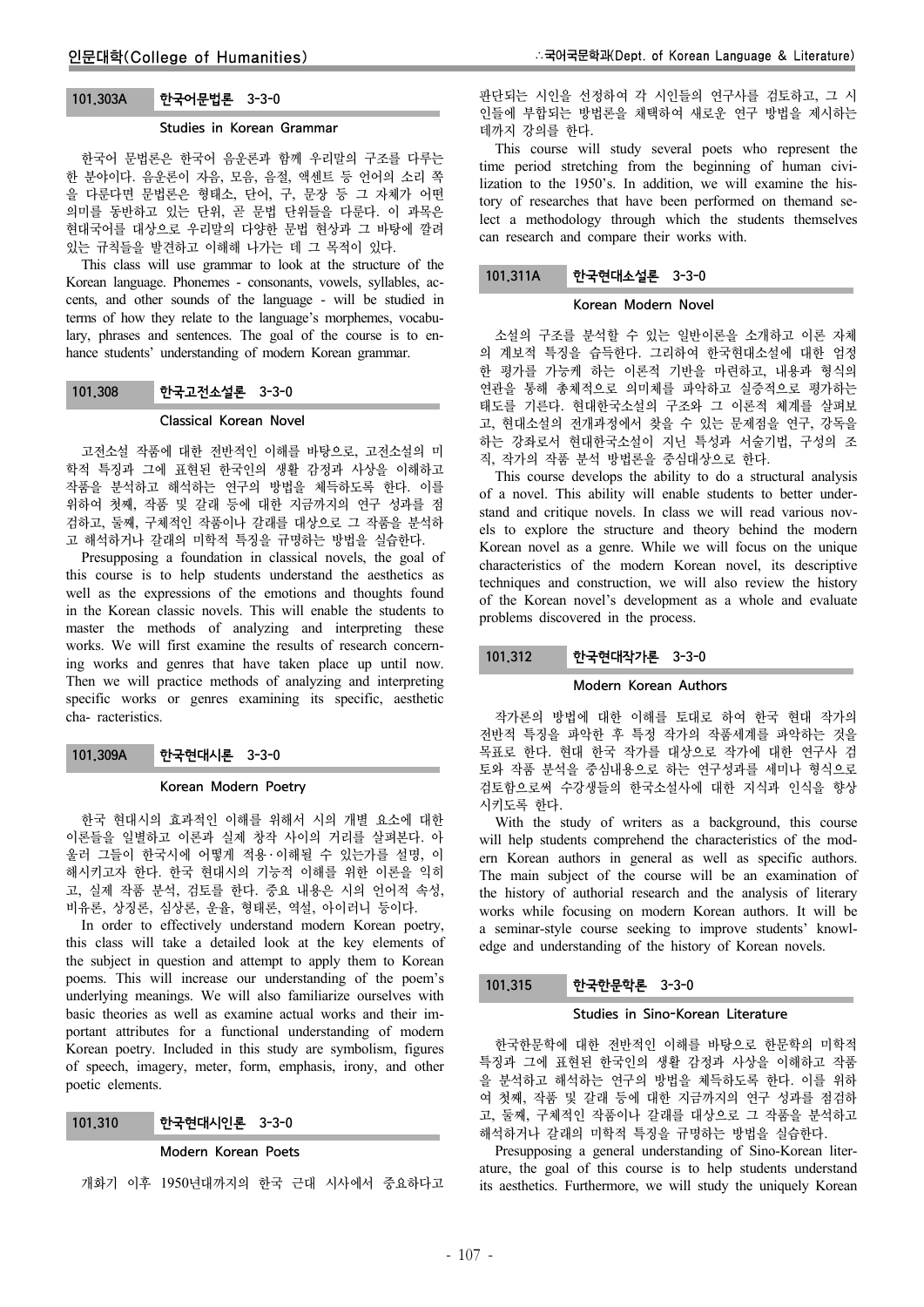# 인문대학(College of Humanities)

thoughts and emotions depicted in this literature and master apt methods of analysis and interpretation. In order to accomplish this, we will first examine the research concerning these works. Secondly, we will practice methods of analyzing and interpreting specific works or genres while simultaneously examining the aesthetic characteristics of the respective, specified genre.

# 101.316 한국고전시가론 3-3-0

## Classical Korean Poetry

고대가요에서부터 향가, 고려가요, 시조, 가사 등 고전시가 작품 에 대한 전반적인 이해를 바탕으로 고전시가의 미학적 특질과 그 에 표현된 한국인의 생활 감정과 사상을 이해하고 작품을 분석하 고 해석하는 연구의 방법을 체득하도록 한다. 이를 위하여 첫째, 작품 및 갈래 등에 대한 지금까지의 연구 성과를 점검하고, 둘째, 구체적인 작품이나 갈래를 대상으로 그 작품을 분석하고 해석하거 나 갈래의 미학적 특징을 규명하는 방법을 실습한다.

This course presupposes a foundation in classical poetry. Its goal is to help students understand the aesthetic characteristics of classical poetry and the emotions and thoughts of Koreans that are expressed in it. Various classical forms including gayo, hyangga, Goryeo gayo, sijo, and gasa will be studied. Also examined are the research as well as practice methods of analysis and interpretation.The class will also emphasize the studying of the aesthetic characteristics of specific works and genres.

## 101.317 한국어정보의 전산처리 3-3-0

# Computational Treatment of Korean Language Information

본 과목의 목표는 학생들로 하여금 컴퓨터를 이용하여 한국어 관련 정보(또는 자료)를 적절히 추출하고 처리할 수 있는 기초적 인 능력을 기르게 하는 것이다. 정보 관련 기술과 산업이 발전함 에 따라 많은 학문분야의 연구 내용과 방법론도 달라지고 있는바, 이러한 변화에 부응하기 위해서 개설된 과목이 본 과목이다. 본 과목을 통하여 학생들은 말뭉치의 구축, 말뭉치 가공, 가공된 말뭉 치로부터의 언어정보 추출, 추출된 언어정보의 통계적 분석, 언어 정보의 데이터베이스화, 데이터베이스의 운용 및 유지 등에 관한 기초적인 방법론을 익히게 될 것이며, 한국어문학 나아가서는 인 문학을 위한 컴퓨터 활용 능력을 키우게 될 것이다.

This subject aims at enhancing students' ability to extract and process information or data related to the Korean language. Recently, with the development of information technology, academic practices are undergoing considerable changes. Therefore students are required to keep up with these changes. Topics to be dealt with include the compilation and processing of corpus information, extraction of linguistic information from corpus data, statistical analysis of extracted information, conversion of linguistic information to database, and management of the linguistic database.

## 101.401A 한국어방언학 3-3-0

#### Korean Dialectology

이 과목은 한국어 방언의 체계적인 연구를 위한 방법의 습득에 그 목적을 둔다. 우선 방언학과 관련한 여러 이론들을 소개한다. 주로 지리방언을 위주로 살펴보며 구체적으로 방언자료집을 통해 각 방언간의 음운 ․ 문법 ․ 어휘적 특징을 알아본다. 그리고 방언 차 이에 의해 방언구획 작업을 하고 나아가 방언지도를 작성해 본다.

물론 이런 방언비교 뿐만 아니라 어느 한 방언을 택하여 공시론적 인 연구를 할 수도 있다.

The goal of this course is to expose students to the methods necessary to carry out research on Korean dialectology. Students will be introduced to various theories on dialectology. In particular, the course will concentrate on geographical dialectology and evaluate the characteristics of each dialect's phonemes, grammar, and vocabulary. Students will learn to distinguish between different dialects and create dialectological diagrams to illustrate such differences.

## 101.402A 한국어학사 3-3-0

## History of Korean Linguistics

이 과목은 한국어에 대한 연구가 어떤 것들이 있었으며 그 경 향의 변화 방향은 어떤지를 알아보는 것을 목적으로 한다. 먼저 한국어학사의 시대구분에 대해 알아본다. 그리고 각 시대별로 중 요하다고 생각되는 학자들을 택하여 그 연구 성과가 어떠했는지 알아본다. 강의는 학생들이 한 학자씩 맡아 발표를 하고 이를 토 론하는 형식으로 진행된다.

The aim of this course is to evaluate existing research and to assess the current trends in Korean language research. In this course Korean linguistic history will be divided into different eras and notable linguists from each era will be selected and their research evaluated. Each student will present an analysis of one linguist and lead the class discussion.

# 101.404A 한국어의미론 3-3-0

# Studies in Korean Semantics

언어를 음성과 의미의 결합이라고 볼 수 있는 점에서 의미는 언어에서 빼놓을 수 없는 중요한 요소이다. 의미론은 이러한 말의 의미를 다루는 분야이다. 이 과목은 한국어를 대상으로 의미의 의 미, 단어 간의 의미 관계, 단어장과 성분분석, 의미의 변화 등을 살피고, 나아가 문장의 의미, 담화 의미 등에까지 관심을 넓힘으로 써 한국어에 대한 이해의 폭을 넓히는 데 그 목적이 있다.

Language is generally viewed as the union of sound and meaning. Semantics is the branch of linguistics concerned with meaning This course will evaluate the definition of meaning, the relationship between the meanings of words, and how they change Furthermore, it will evaluate the meaning of sentences and conversations to facilitate a thorough and comprehensive understanding of the Korean language.

# 101.405 한국구비문학론 3-3-0

### Korean Oral Literature

설화, 민요, 전통극 등 구비문학에 대한 전반적인 이해를 바탕 으로 구비문학의 문학적 특징과 그에 표현된 한국인의 생활 감정 과 사상을 이해하고 작품을 분석하고 해석하는 연구의 방법을 체 득하도록 한다. 이를 위하여 첫째, 작품 및 갈래 등에 대한 지금 까지의 연구 성과를 점검하고, 둘째, 구체적인 작품이나 갈래를 대 상으로 그 작품을 분석하고 해석하거나 갈래의 미학적 특징을 규 명하는 방법을 실습한다.

This course capacitates students to use research techniques in order to understand the characteristics of Korean oral literature. Additionally, students will learn to analyze and interpret the philosophies of Koreans depicted in various genres such as folklore, folk music and traditional plays while examining the existing researches and aesthetics of selected works.

.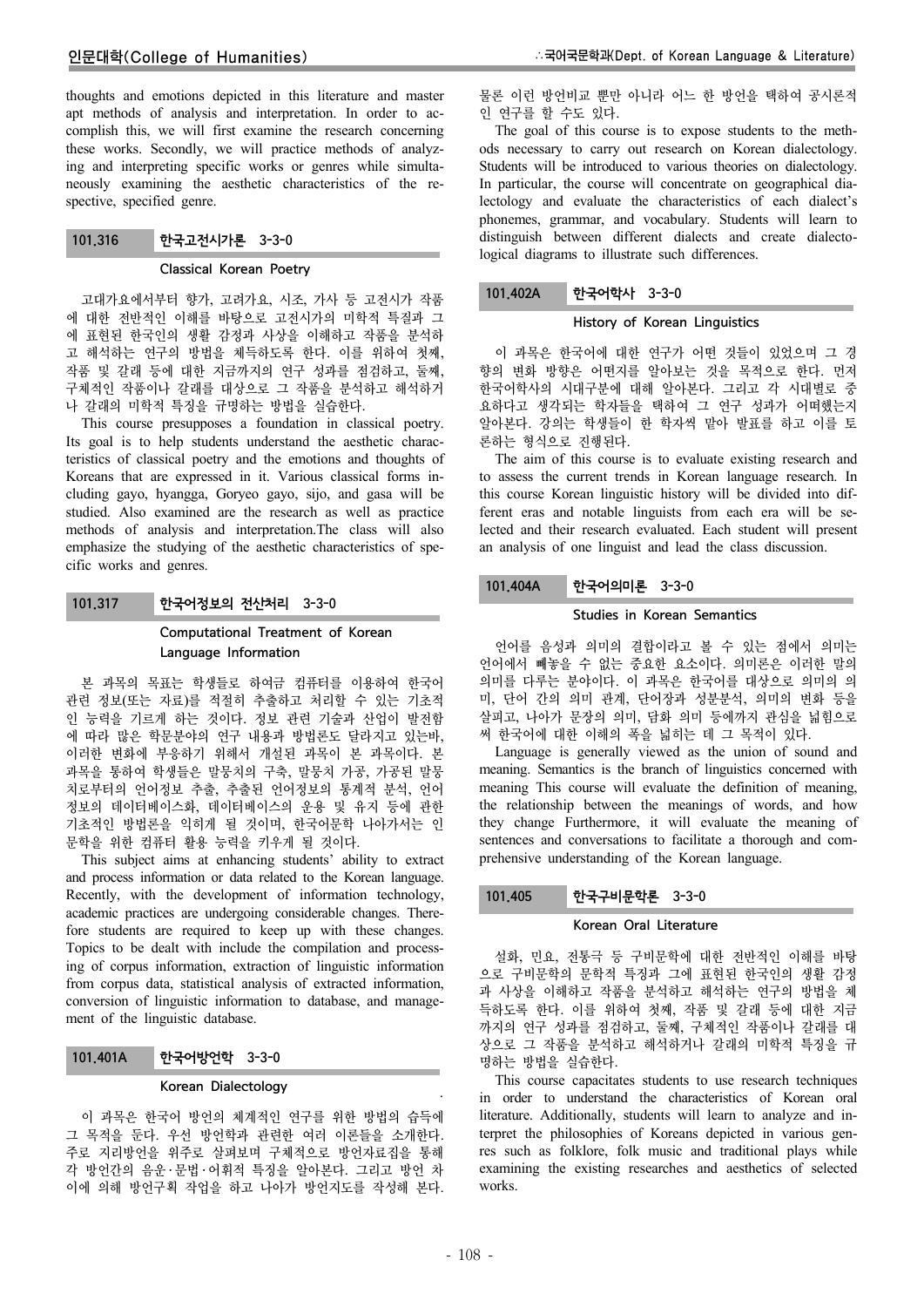# 101.410 한국현대소설강독 3-3-0

## Readings in Modern Korean Novel

개화기에서 1970년대까지 발표된 소설 작품들 가운데서 문제작 을 선정하여 올바로 읽고, 분석하고, 평가하도록 한다.

In this course students will learn to properly read, analyze, and evaluate problematic novels published from the Enlightenment Period up until the 1970's.

# 101.419 한국현대문학비평 3-3-0

## Modern Korean Literary Criticism

문학비평의 유형들과 개별 방법론을 검토하고 한국현대문학 연 구에 어떻게 적용할 수 있는가를 실제 연구논문을 작성하면서 확 인한다. 이와 함께 개화기 이후 진행된 실제비평을 통해 이론의 정합성과 적용가능성 및 한계 등을 검증해 본다. 문학작품에 대한 가치 평가의 행위인 비평작업을 통해 문학작품의 의미와 존재의의 를 확인하는 비평문학에 대한 이론적 탐색을 통해 한국문학연구의 이론적 토대를 마련하는 것을 궁극의 목적으로 한다.

This course presupposes the student to have a foundation in various schools of literary criticism from after the Enlightenment Period. The class will explore modern Korean literature through different perspectives. One of the primary tasks of literary criticism is to establish standards by which we evaluate a piece of literature. This course closely examines the interrelation between world literary criticism and modern Korean literary criticism, especially on the critical research in 20th century Korean literature.

## 101.424 한국현대시강독 3-3-0

#### Readings in Modern Korean Poetry

개화기의 여러 시가부터 최근의 시까지 1차 자료를 대상으로 하여 시 분석의 기초적인 능력을 배양한다. 발표 당시의 원문표기 를 살린 자료를 대상으로 연구능력을 배양하는 훈련을 하며 동시 에 시 분석을 위한 이론들을 재검토한다.

The goal of this course is to foster the basic ability to analyze poetry, using texts from the Enlightenment Period to the present.

### 101.426 한국어어휘론 3-3-0

#### Korean Lexicology

본 강좌는 한국어의 어휘항목들(단어, 연어, 관용표현 등)이 이 루는 어휘구조에 대한 이론적 이해를 목적으로 한다. 단어의 내부 구조와 단어형성, 단어의 차용, 어휘의미와 그 변화, 단어간 관계, 어휘 체계, 어휘 분류, 어휘의 계량, 단어의 다양한 변종들, 사전 편찬 등을 다룬다. 어휘에 대한 이론적 이해가 어휘력 증진, 문학 작품에 대한 이해, 한국의 문화와 한국인의 사고방식에 대한 측면 적 이해 등으로 확대될 수 있도록 유의한다.

This course discusses the lexical structure of Korean. Topics to be dealt with include the internal structure of words, word formation, borrowing of words, word meaning and its change, lexical relations, classification of lexical items, lexical statistics, and lexicography.

# 101.428 한국영상문학론 3-3-0

#### Korean Film and Television Drama

본 강좌는 한국 현대 영상예술의 흐름을 조망하고 학생들이 영

상예술 작품을 분석하는 능력을 갖출 수 있도록 하여 영상예술 연 구의 기초를 닦는 것을 목표로 한다. 이 강좌에서 학생들은 한국 영화 및 텔레비전 드라마 작품을 새로운 각도에서 해석함으로써 영상예술에 대한 심도 있는 이해를 얻을 수 있다. 또한 구체적인 작품에 대한 평가와 그 작품의 상영과 관련된 사회사적 맥락을 아 울러 살펴봄으로써 개별 작품과 사회문화적인 맥락에 대한 균형 잡힌 이해를 도모할 것이다.

This course aims to help students understand the fundamentals of analyzing and interpreting Korean film and television drama. The Students will come to a deeper understanding of Korean film and television drama by analyzing individual texts from a new perspective. Emphasis will be given to a balanced understanding of both individual texts and socio-cultural contexts.

# 101.477 한국어학자료읽기 3-3-0

## Readings in Korean Linguistics

한국어 자료를 표기, 문자, 음운, 문법, 어휘의 면에서 자세히 읽고, 분석함으로써 한국어의 실상에 대한 이해의 폭을 넓힌다. 또 한국어 자료에 대한 서지, 문헌학적 접근을 통해 역사적 자료를 다루는 방법과 절차를 익히도록 한다.

The course will broaden students' understanding of Korean by reading and analyzing materials with respect to spelling, letters, phonology, grammar, and vocabulary. With philological and bibliographical approaches, students will learn the methods and procedures for dealing with historical texts in Korean.

# M1232.000100 한국비교문학론 3-3-0

#### Korean Comparative Literature

한국근대문학은 서양문학을 비롯한 다양한 외국문학의 수용과 영향으로부터 형성되었다. 이 강의는 한국근대문학을 대표하는 작 가와 작품들이 외국문학으로부터 받은 영향의 여러 국면을 살펴보 는 것을 그 내용으로 한다. 이를 통해 비교문학에 대한 이해를 높 이고 앞으로 한국문학을 비교문학적 관점에서 전공하고자 하는 학 생들에게 기초 지식과 전망을 제시한다.

Early modern Korean literature was developed by accepting the influences of Western and other foreign literature. This lecture examines the most important writers of early modern period and their works, focusing on the many influences of foreign literature on their literary output. The lecture proposes to broaden the student's understanding of comparative literature, presenting basic knowledge and prospects of studying Korean literature with a comparative literary method for interested students.

# M1232.000200 세계 속의 한국문학 3-3-0

#### Korean Literature in Global Context

대중음악, 드라마, 영화 등 한국 문화가 전 세계적으로 전파되 고 있는 한류와 세계화 시대에 한국문학도 세계적인 인기를 얻고 있다. 이에 따라 해외에서 한국 문학이 어떻게 표현 및 해석, 이 해되어 왔는지를 살펴보는 것이 중요한 과제라고 본다. 이런 문맥 에서 이 강의는 고전으로부터 현대에 이르기까지의 한국 문학 전 반에 있어서 영어권에서 영어로 번역된 작품과 그 작품을 어떻게 이해하고 해석하는 지를 살펴보는 것을 내용으로 한다. 이를 통해 학생들이 앞으로 한국 문학을 세계화하는 데에 기여할 수 있도록 새로운 시각에서 본 한국 문학에 대한 이해를 높이고자 한다.